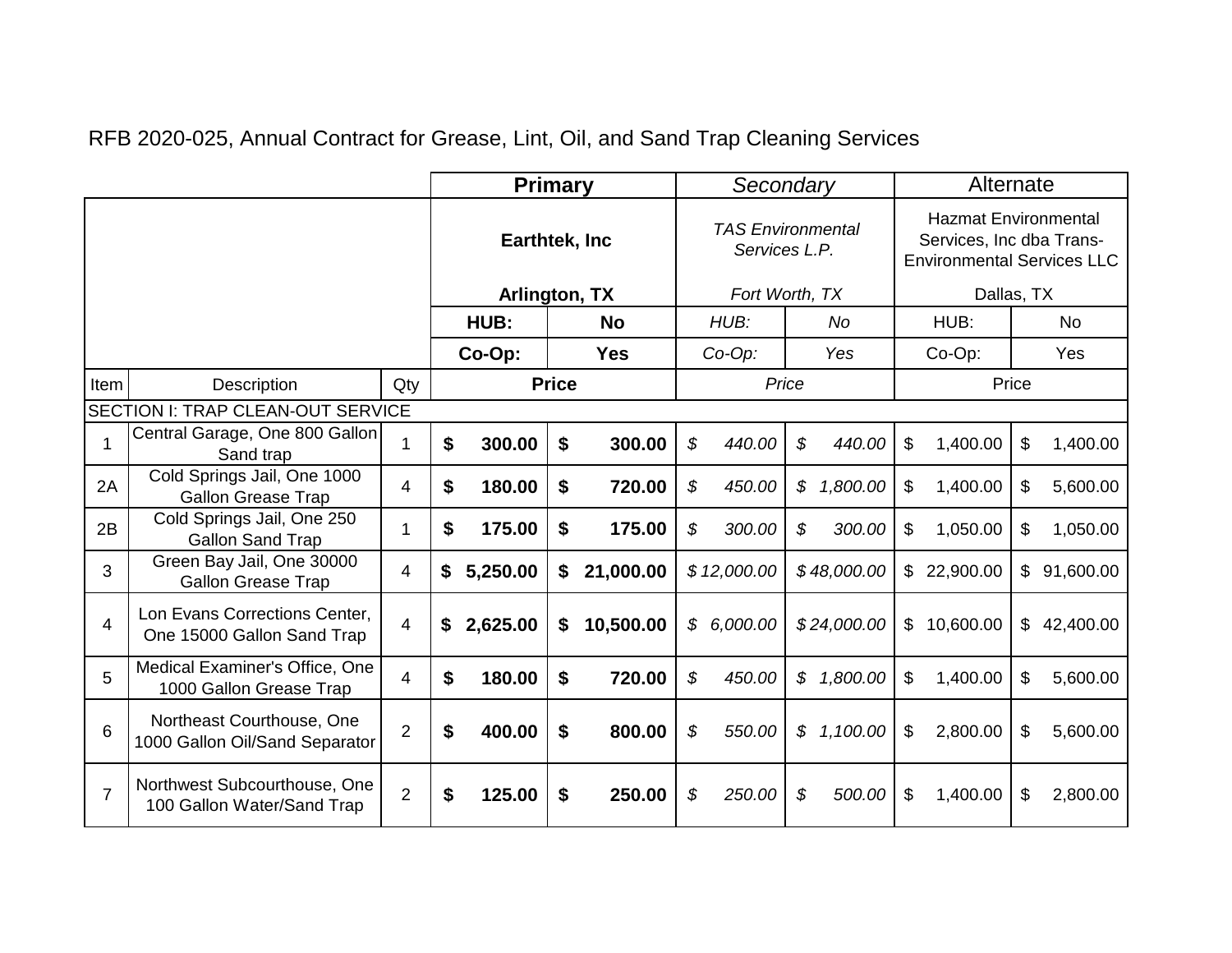| RFB 2020-025, Annual Contract for Grease, Lint, Oil, and Sand Trap Cleaning Services |  |  |
|--------------------------------------------------------------------------------------|--|--|
|--------------------------------------------------------------------------------------|--|--|

|                 |                                                                                  |                |                | <b>Primary</b> |              |                                           | Secondary                  |          |     |                                                                                              | Alternate      |          |           |          |  |
|-----------------|----------------------------------------------------------------------------------|----------------|----------------|----------------|--------------|-------------------------------------------|----------------------------|----------|-----|----------------------------------------------------------------------------------------------|----------------|----------|-----------|----------|--|
|                 |                                                                                  |                | Earthtek, Inc. |                |              | <b>TAS Environmental</b><br>Services L.P. |                            |          |     | <b>Hazmat Environmental</b><br>Services, Inc dba Trans-<br><b>Environmental Services LLC</b> |                |          |           |          |  |
|                 |                                                                                  |                | Arlington, TX  |                |              |                                           | Fort Worth, TX             |          |     |                                                                                              | Dallas, TX     |          |           |          |  |
|                 |                                                                                  |                | HUB:           |                | <b>No</b>    |                                           |                            | HUB:     |     | <b>No</b>                                                                                    | HUB:           |          | <b>No</b> |          |  |
|                 |                                                                                  | Co-Op:         |                |                | <b>Yes</b>   |                                           | $Co-Op$ :                  |          | Yes | Co-Op:                                                                                       |                | Yes      |           |          |  |
| Item            | Description                                                                      | Qty            |                |                | <b>Price</b> |                                           | Price                      |          |     |                                                                                              |                |          |           | Price    |  |
|                 | SECTION I: TRAP CLEAN-OUT SERVICE                                                |                |                |                |              |                                           |                            |          |     |                                                                                              |                |          |           |          |  |
| 8               | Precinct 1, One 300 Gallon<br>Water/Sand Trap                                    | 4              | \$             | 185.00         | \$           | 740.00                                    | \$                         | 250.00   | \$  | 1,000.00                                                                                     | \$             | 1,250.00 | \$        | 5,000.00 |  |
| 9               | Precinct 2, One 1000 Gallon<br>Sand Trap                                         | $\overline{2}$ | \$             | 350.00         | \$           | 700.00                                    | \$                         | 550.00   | \$  | 1,100.00                                                                                     | \$             | 1,500.00 | \$        | 3,000.00 |  |
| 10 <sup>1</sup> | Precinct 3, One 1000 Gallon<br>Sand Trap                                         | $\overline{2}$ | \$             | 350.00         | \$           | 700.00                                    | \$                         | 550.00   | \$  | 1,100.00                                                                                     | $\mathfrak{F}$ | 1,400.00 | \$        | 2,800.00 |  |
| <b>11A</b>      | Precinct 4, One 500 Gallon<br>Sand Trap                                          | 3              | \$             | 230.00         | \$           | 690.00                                    | \$                         | 275.00   | \$  | 825.00                                                                                       | \$             | 1,100.00 | \$        | 3,300.00 |  |
| 11B             | Precinct 4, One 1000 Gallon<br>Sand Trap                                         | 3              | \$             | 350.00         | \$           | 1,050.00                                  | \$                         | 550.00   | \$  | 1,650.00                                                                                     | \$             | 1,400.00 | \$        | 4,200.00 |  |
| 12              | Premier Annex/Fire Marshall.<br>One 800 Gallon Sand Trap                         | 1              | \$             | 310.00         | \$           | 310.00                                    | \$                         | 440.00   | \$  | 440.00                                                                                       | \$             | 1,400.00 | \$        | 1,400.00 |  |
| 13              | Resource Connection 5041,<br>One 1795 Gallon Lint Trap                           | 1              | \$             | 628.25         | \$           | 628.25                                    | $\boldsymbol{\mathcal{S}}$ | 988.00   | \$  | 988.00                                                                                       | \$             | 2,100.00 | \$        | 2,100.00 |  |
| 14              | Resource Connection 5051,<br>One 1000 Gallon Grease Trap                         | 4              | \$             | 180.00         | \$           | 720.00                                    | \$                         | 450.00   | \$  | 1,800.00                                                                                     | \$             | 1,400.00 | \$        | 5,600.00 |  |
| 15              | Scott D. Moore Juvenile Justice<br>Center, One 2800 Gallon<br><b>Grease Trap</b> | 4              | \$             | 500.00         | \$           | 2,000.00                                  | \$                         | 1,260.00 | \$  | 5,040.00                                                                                     | \$             | 2,100.00 | \$        | 8,400.00 |  |